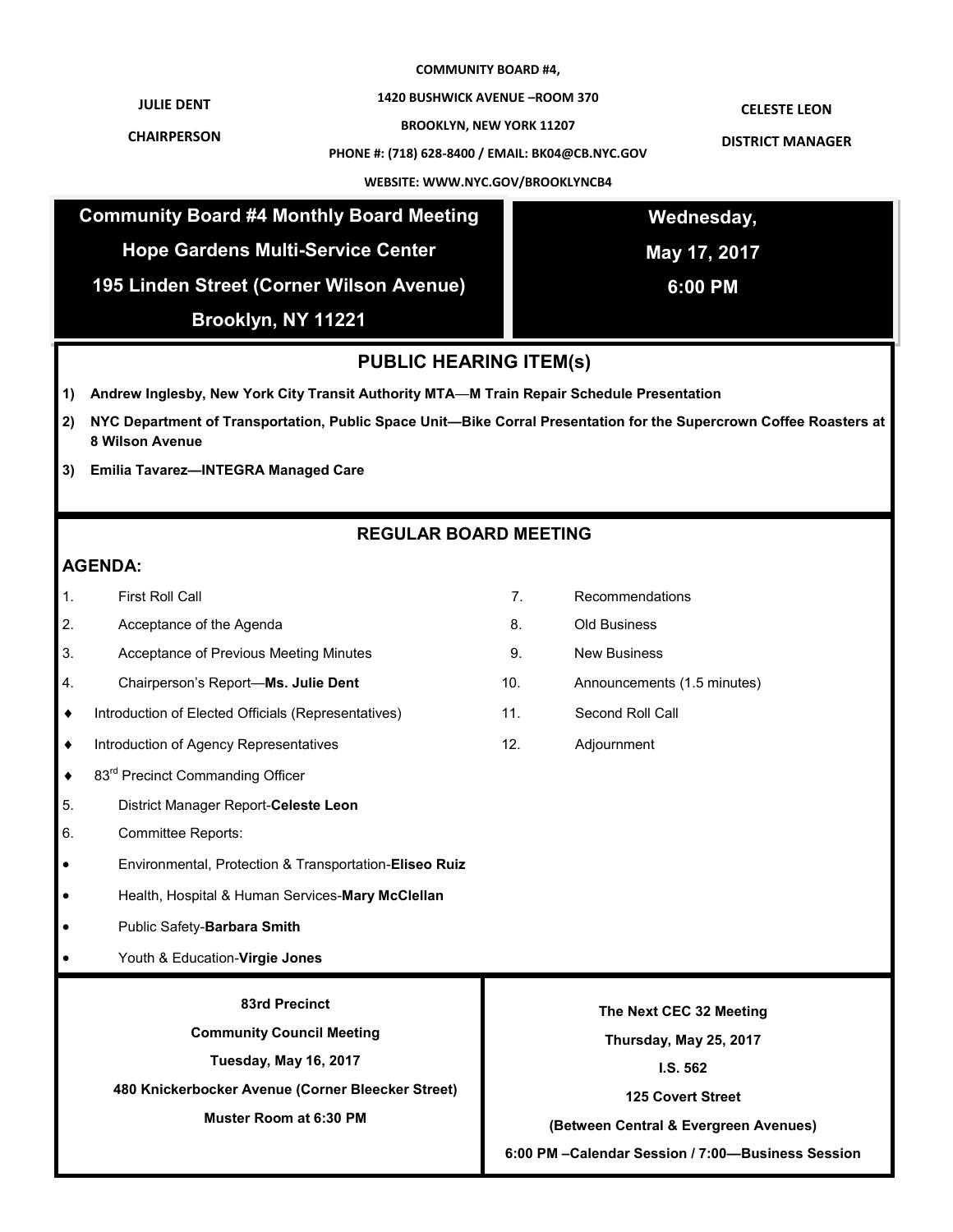#### **Pg. 2 Community Board #4** $\circ$  100  $\sum_{i=1}^{n} \sum_{j=1}^{n} \sum_{j=1}^{n} \sum_{j=1}^{n} \sum_{j=1}^{n} \sum_{j=1}^{n} \sum_{j=1}^{n} \sum_{j=1}^{n} \sum_{j=1}^{n} \sum_{j=1}^{n} \sum_{j=1}^{n} \sum_{j=1}^{n} \sum_{j=1}^{n} \sum_{j=1}^{n} \sum_{j=1}^{n} \sum_{j=1}^{n} \sum_{j=1}^{n} \sum_{j=1}^{n} \sum_{j=1}^{n} \sum_{j=1}^{n} \sum_{j=1}^{n} \sum_{j=1}^{n}$ **LIFE Audrey Johnson Learning Center LIFE Audrey Johnson Learning Center 272 Moffat Street, 272 Moffat Street, Brooklyn, New York 11207 Brooklyn, New York 11207 Phone #: (718) 574-0130 Phone #: (718) 574-0130 Year round open enrollment Matriculación abierta todo el año NYS Licensed Teachers NYS Profesores Licenciados "BRING YOUR CHILD TO LIFE" " TRAIGA A SU NINO PARA LIFE" FREE PRE K FOR ALL PROGRAM GRATIS PRE K PARA TODOS PROGRAMA ACEPTAR A TODOS LOS NINOS DE 2.9 A 4 ANOS ACCEPTING ALL CHILDREN Programas Ofrecidos: 2.9 THROUGH 4 YEARS OLD · El aprendizaje temprano Programs Offered: · Head Start · Early Learning · Cuidado infantile · Head Start · Departamento de Educación · Child Care · Universal Pre-Kindergarten For All · Department of Education Para obtener más información, póngase en contacto con · Universal Pre-Kindergarten For All MS. El CERI O MS. CASTRO FOR MORE INFORMATION CONTACT**

## **CUNY FATHERHOOD ACADEMY**

**MS. CERI OR MS. CASTRO**

**Do you know a father 18-28 who want his HSE diploma (GED)?**

**Or a father 18-30 who wants to enroll in college?**

## **CUNY FATHERHOOD ACADEMY OFFERS:**

- High School Equivalency (GED) classes
- College and Career workshops and assistance getting into college
- Fatherhood and Family Support, Parenting Workshops, Employment Assistance
- MetroCards and Weekly Stipends

### **RECRUITING NOW! CALL: 718-730-7336**

### **www.laguardia.edu/cunyfatherhood**

31-10 Thomson Avenue, C-225

Long Island City, NY 11101

Western Queens convenient subways: 7, E, M, G, N, W, R

# **WYCKOFF HEIGHTS MEDICAL CENTER AND THEIR COMMUNITY PARTNER'S PRESENT:**

## **WOMEN'S DAY**

**THURSDAY, JUNE 1, 2017 FROM 10:00 AM—1:00 PM**

**5TH FLOOR CONFERENCE ROOM AT 374 STOCKHOLM STREET, BROOKLYN NY 11237**

- **SPEAKERS**
- **PRESENTATIONS**
- **HEALTH ASSESSMENTS**
- **EDUCATION/INFORMATION**
- **GAMES/ENTERTAINMENT**
- **FREE GIVEAWAYS**

**RSVP BY MAY 17, 2017**

**TO THEA AT tParayno@Wyckoffhospital.org**

**(718) 963-6472 or (718) 571-7991**